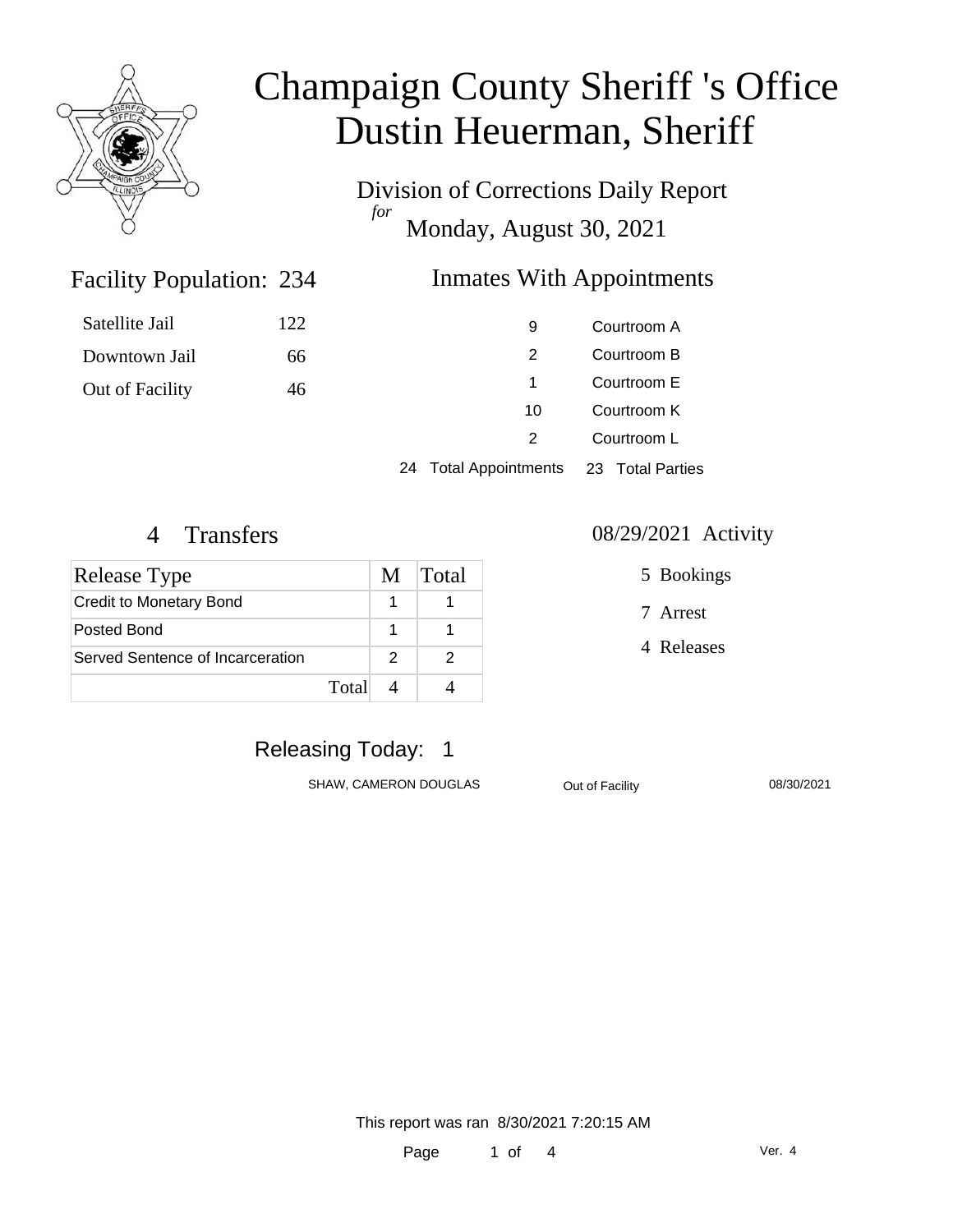

Division of Corrections Daily Report *for* Monday, August 30, 2021

#### Custody Status Count

- Civil Sentenced CCCC 1
- Electronic Home Dentention 14
	- Felony Arraignment 9
		- Felony Other 5
	- Felony Pre-Sentence 4
		- Felony Pre-Trial 145
	- Felony Pre-Trial DUI 1
	- Felony Sentenced CCSO 8
	- Felony Sentenced IDOC 26
	- Misdemeanor Arraignment 4
		- Misdemeanor Pre-Trial 2
			- Petition to Revoke 2
			- Remanded to DHS 13
				- Total 234

This report was ran 8/30/2021 7:20:15 AM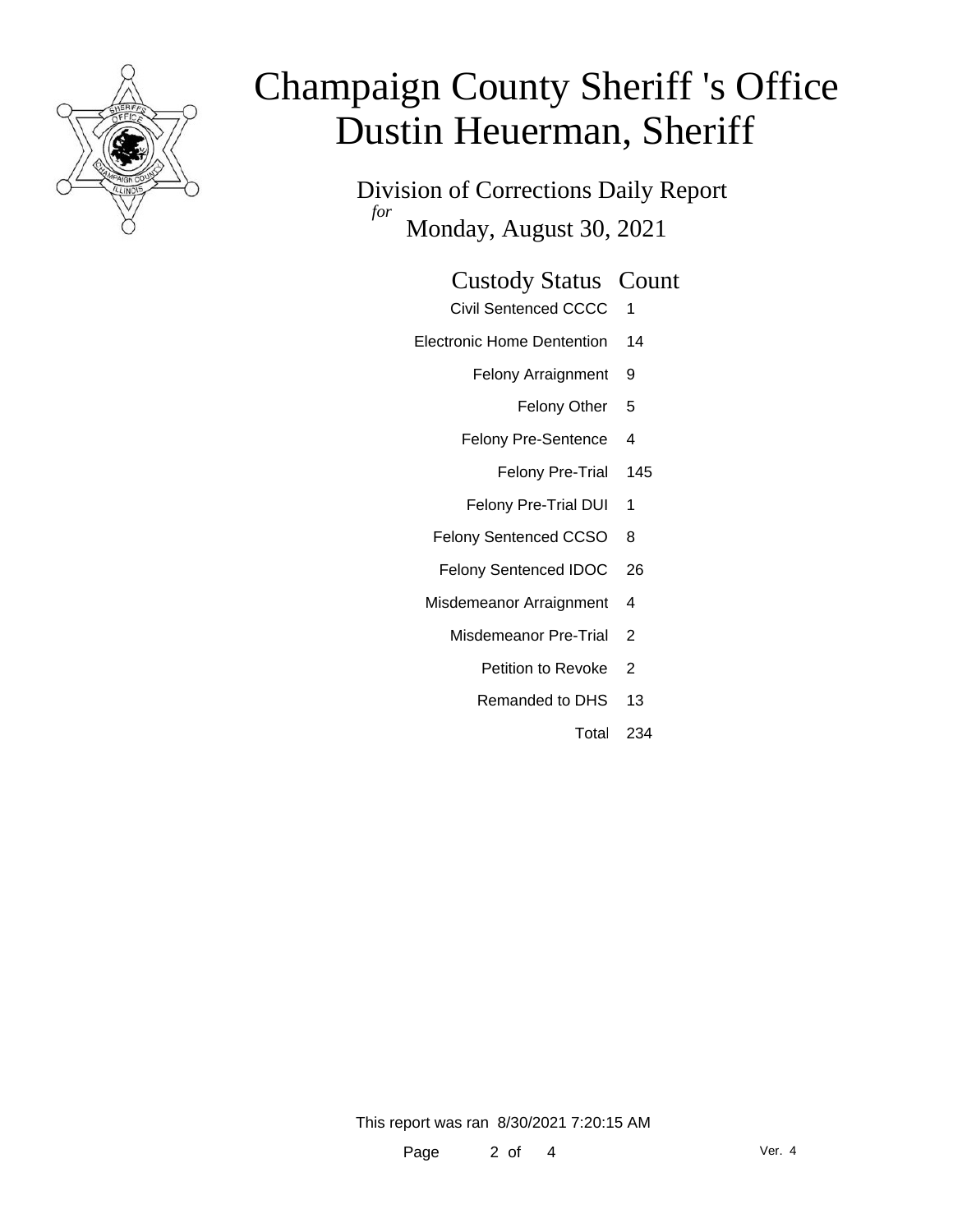

Division of Corrections Daily Report *for* Monday, August 30, 2021

### Inmates With Appointments

| Jailing Party Name             | Location    | Number of Records / Node |
|--------------------------------|-------------|--------------------------|
| AKERS, ZOE RENEE MICHELLE      | Courtroom K | 1 / Satellite Jail       |
| AMOS, DERRICK JAMES            | Courtroom A | 1 / Satellite Jail       |
| <b>BOOKER, STEPHON MONTELL</b> | Courtroom L | 1 / Out of Facility      |
| BROWN, ROBERT ANTHONY          | Courtroom A | 1 / Satellite Jail       |
| CASEY, NARIUS LAMONT           | Courtroom A | 1 / Out of Facility      |
| DOMINGO-CASTANEDA, FRANCISCO   | Courtroom E | 1 / Downtown Jail        |
| DUDLEY, MELVIN LOUIS           | Courtroom K | 1 / Satellite Jail       |
| EISKAMP, HANNAH MARIE          | Courtroom K | 1 / Satellite Jail       |
| <b>ESPARZA, VICTOR H</b>       | Courtroom K | 1 / Satellite Jail       |
| HAAS, ANDREA NICOLE            | Courtroom K | 1 / Satellite Jail       |
| HILL, XAVIER LENSHAUN          | Courtroom K | 1 / Satellite Jail       |
| JONES, MARTELL DEANGELO        | Courtroom A | 1 / Downtown Jail        |
| JORDAN, PATRICK RODEL          | Courtroom A | 1 / Out of Facility      |
| LEWIS, LATASHA ANNLEE          | Courtroom K | 1 / Satellite Jail       |
| MCGEE-PELMORE, TRAVEL          | Courtroom K | 1 / Satellite Jail       |
| MOORE, CALVIN DEAN             | Courtroom L | 1 / Satellite Jail       |
| ROGERS, ANTOINE LAMONT         | Courtroom K | 1 / Satellite Jail       |
| STANFORD, TERRANCE NAWOUN      | Courtroom A | 2 / Out of Facility      |
| STARK, FARON MICHAEL           | Courtroom B | 1 / Downtown Jail        |
| TIMPONE, GAGE DOUGLAS          | Courtroom B | 1 / Downtown Jail        |
| WILKINS, ANTHONY RAYMOND       | Courtroom A | 1 / Downtown Jail        |
| WOOD, NICOLE RAE               | Courtroom K | 1 / Satellite Jail       |
| WOOTEN, DEQUANTA DESHUN        | Courtroom A | 1 / Out of Facility      |

#### **Transfers**

BWANDUNDU, EXAUCE MUNOO Credit to Monetary Bond Satellite Jail

This report was ran 8/30/2021 7:20:15 AM

Page 3 of 4